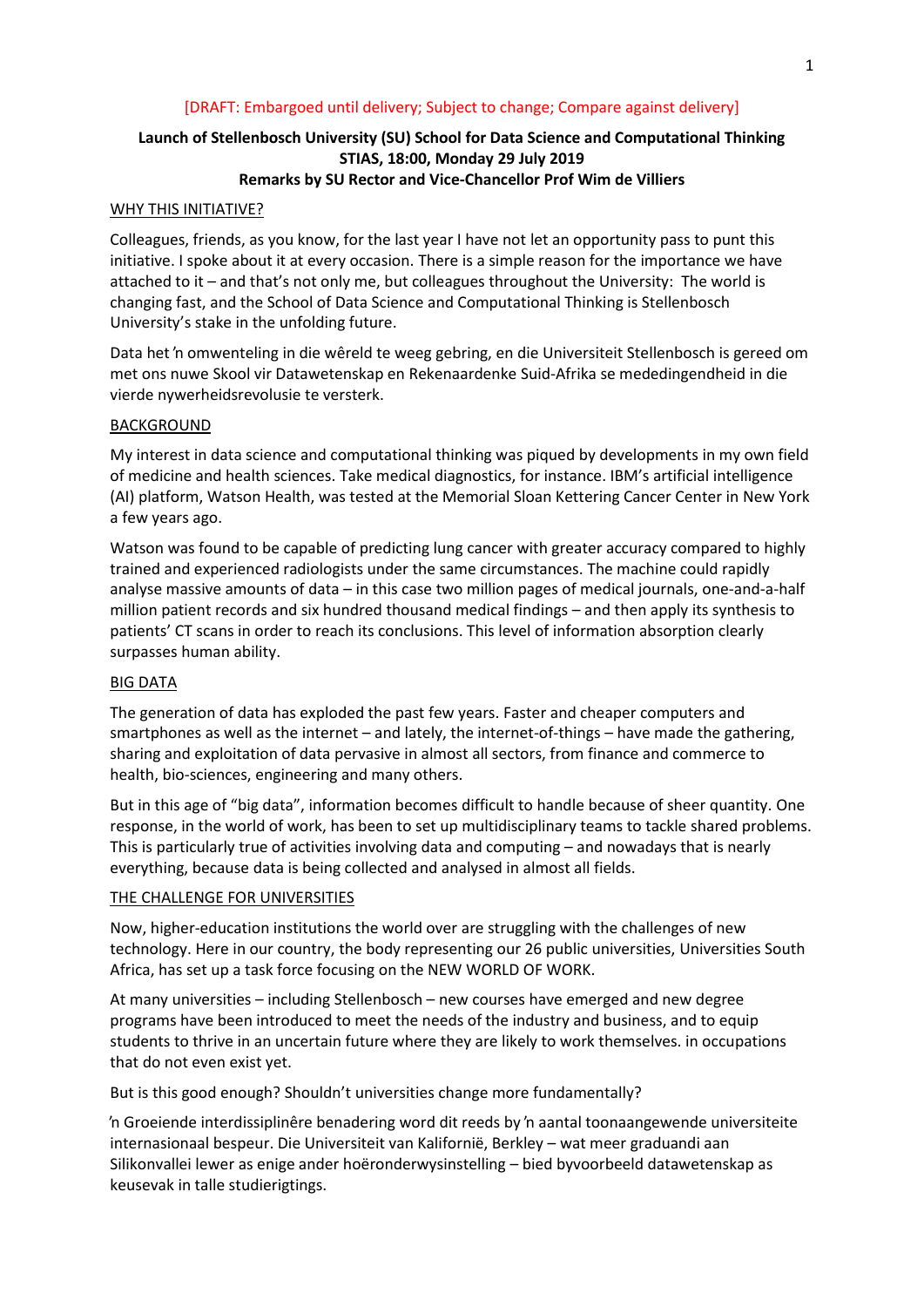Wat opvallend is, is dat tot die helfte van hul eerstejaars nou datawetenskap as hoofvak neem, in ongewone kombinasie met 'n wye verskeidenheid ander vakke.

Moet almal dan nou rekenaarwetenskap studeer ten koste van ander studierigtings? Glad nie. Eerstens is datawetenskap nié rekenaarwetenskap nie, maar 'n interdissiplinêre vakrigting. En tweedens duik data toenemend in allerlei rigtings op, en daarom maak dit sin vir studente om hulle toe te rus met die nodige vaardighede om data te hanteer. Boonop is hierdie vaardighede nie beperk tot wiskunde of rekenaarprogrammering nie. Daar is byvoorbeeld belangrike etiese vraagstukke betrokke by data-ontginning – soos die reg op privaatheid en die inbraak wat tegnologie daarop kan maak.

Die Wêreld Ekonomiese Forum en die Organisasie vir Ekonomiese Samewerking en Ontwikkeling het 'n lys noodsaaklike vaardighede vir die werkplek van die 21ste eeu opgestel. Dít sluit nie net digitale geletterdheid, probleemoplossing en entrepreneurskap in nie, maar ook kreatiwiteit en kritiese denke, empatie en etiese redenering, samewerking en verhoudingsbou.

Studente in al tien van die US se fakulteite word reeds hiermee toegerus, maar vanaand stel ons 'n enkele platform bekend waar alles byeenkom sodat ons met vertroue saam vorentoe kan gaan – die toekoms in, wat reeds aangebreek het.

The US academic and university manager Jeffrey Buller pointed out in 2015 that "the choice in higher education today isn't whether we should change but how … change is already here. The issue is what we're going to do about it".

At Stellenbosch University we responded to this challenge by adopting new "Rules on academic entities within and alongside departments and faculties" last year. This has paved the way for the establishment of our new School for Data Science and Computational Thinking, which is being launched here tonight.

# GAME CHANGER

The Stellenbosch University School for Data Science and Computational Thinking is a game changer in higher education, both in South Africa and beyond.

There are a number of reasons for this.

- The School will work across all ten of our faculties, with multi- and inter- and transdisciplinary collaboration
- The School will span the entire academic project from under- and postgraduate training to research and specialist consultation.
- It will also support the private and public sectors as a trusted and respected partner in and for Africa.
- And it will cater not only for full-time students but also offer online modules to professionals looking for new methods and best practices.

#### VISION & STRATEGIC FRAMEWORK

Our School for Data Science and Computational Thinking is a tangible expression of Stellenbosch University's new Vision and Strategic Framework, which kicked in this year.

Our Vision 2040 is bold … to become Africa's leading research-intensive university, globally recognised as excellent, inclusive and innovative, where we advance knowledge in service of society.

We strive to be relevant to the people of our country, continent and the rest of the world, making meaningful contributions of the highest quality that will take humanity forward.

In our Strategic Framework, we state unequivocally that we want to bring about profound and sustainable change and regeneration in all facets and functions of SU to be agile, adaptive and responsive.